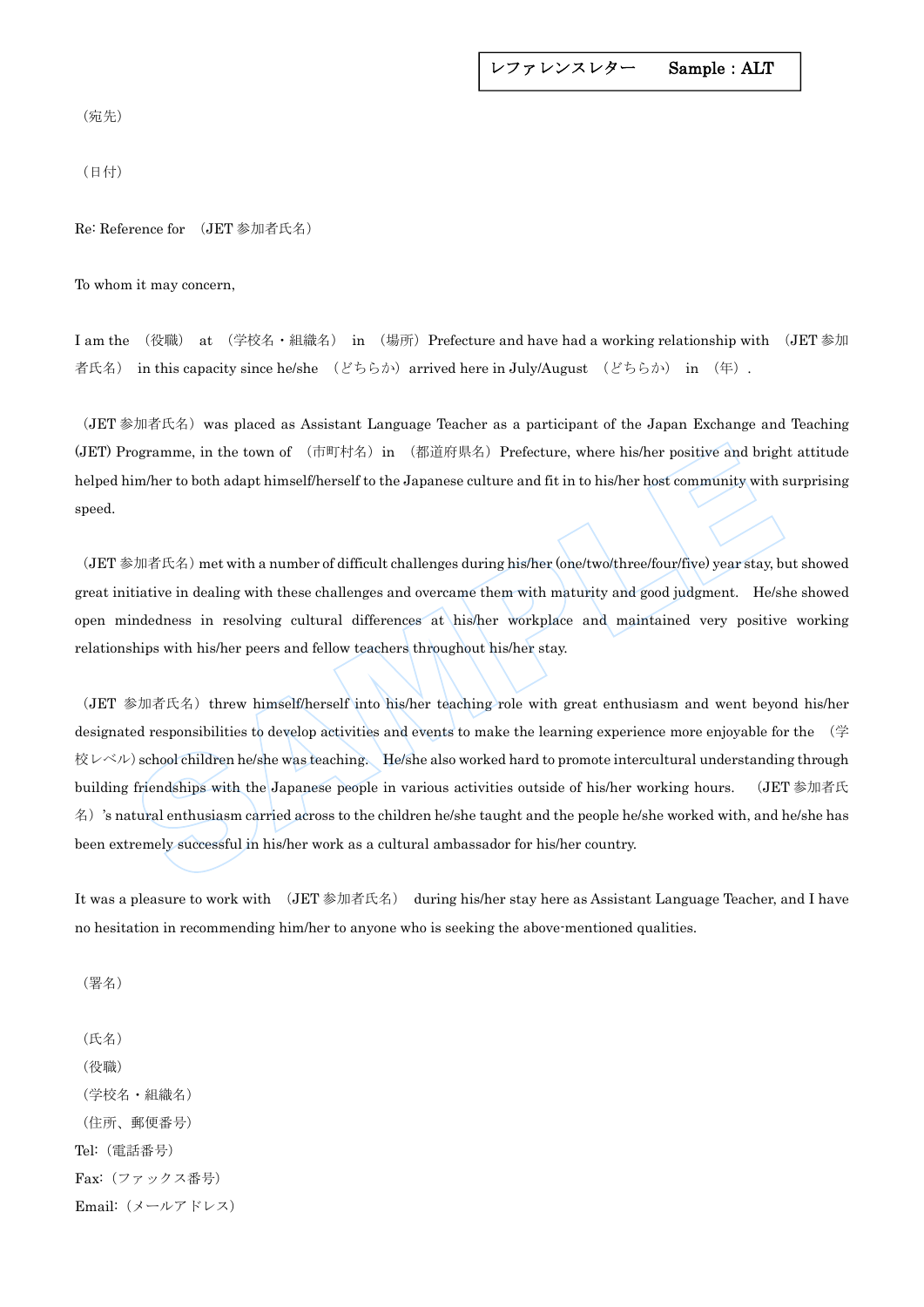## レファレンスレター Sample: CIR

(宛先)

(日付)

Re: Reference for (JET 参加者氏名)

To whom it may concern,

I am the (役職) at (組織名) in (場所)Prefecture and have had a working relationship with (JET 参加者氏名) in this capacity since he/she  $(\forall \xi) \in \mathbb{R}$  arrived here in July/August  $(\forall \xi) \in \mathbb{R}$  in  $(\nexists \xi)$ .

(JET 参加者氏名)was placed as Coordinator for International Relations as a participant of the Japan Exchange and Teaching (JET) Programme, in the town of (市町村名) in (都道府県名) Prefecture, where his/her positive and bright attitude helped him/her to both adapt himself/herself to the Japanese culture and fit in to his/her host community with surprising speed. (JET 参加者氏名)'s main responsibilities include translating official documents such as the governor's letters and speeches, planning events for local and foreign residents alike to facilitate international understanding, and liaising with our friendship cities of (友好都市名). g (JET) Programme, in the town of  $(\dagger \dagger \dagger \dagger \dagger \dagger \dagger \dagger \dagger)$  in  $(\dagger \dagger \dagger \dagger \dagger \dagger \dagger \dagger \dagger \dagger)$  Prefecture, where his/her positive *i*<br>helped him/her to both adapt himself/herself to the Japanese culture and fit in

(JET 参加者氏名)met with a number of difficult challenges during his/her (one/two/three/four/five) year stay, but showed great initiative in dealing with these challenges and overcame them with maturity and good judgment. He/she showed open mindedness in resolving cultural differences at his/her workplace and maintained very positive relationships with his/her colleagues and work affiliates throughout his/her stay.

(JET 参加者氏名) threw himself/herself into his/her role with great enthusiasm and went beyond his/her designated responsibilities to promote grass-root internalisation in (都道府県名). He/she has excellent communication skills, is extremely organised and demonstrates a great sense of responsibility. He/she is a highly motivated individual who is also flexible and will be an invaluable member to his/her team.

It was a pleasure to work with (JET 参加者氏名) during his/her time here as Coordinator for International Relations. He/she would be a tremendous asset for anyone seeking the aforementioned qualities and has my highest recommendation.

(署名)

(氏名) (役職) (学校名・組織名) (住所、郵便番号) Tel:(電話番号) Fax:(ファックス番号) Email:(メールアドレス)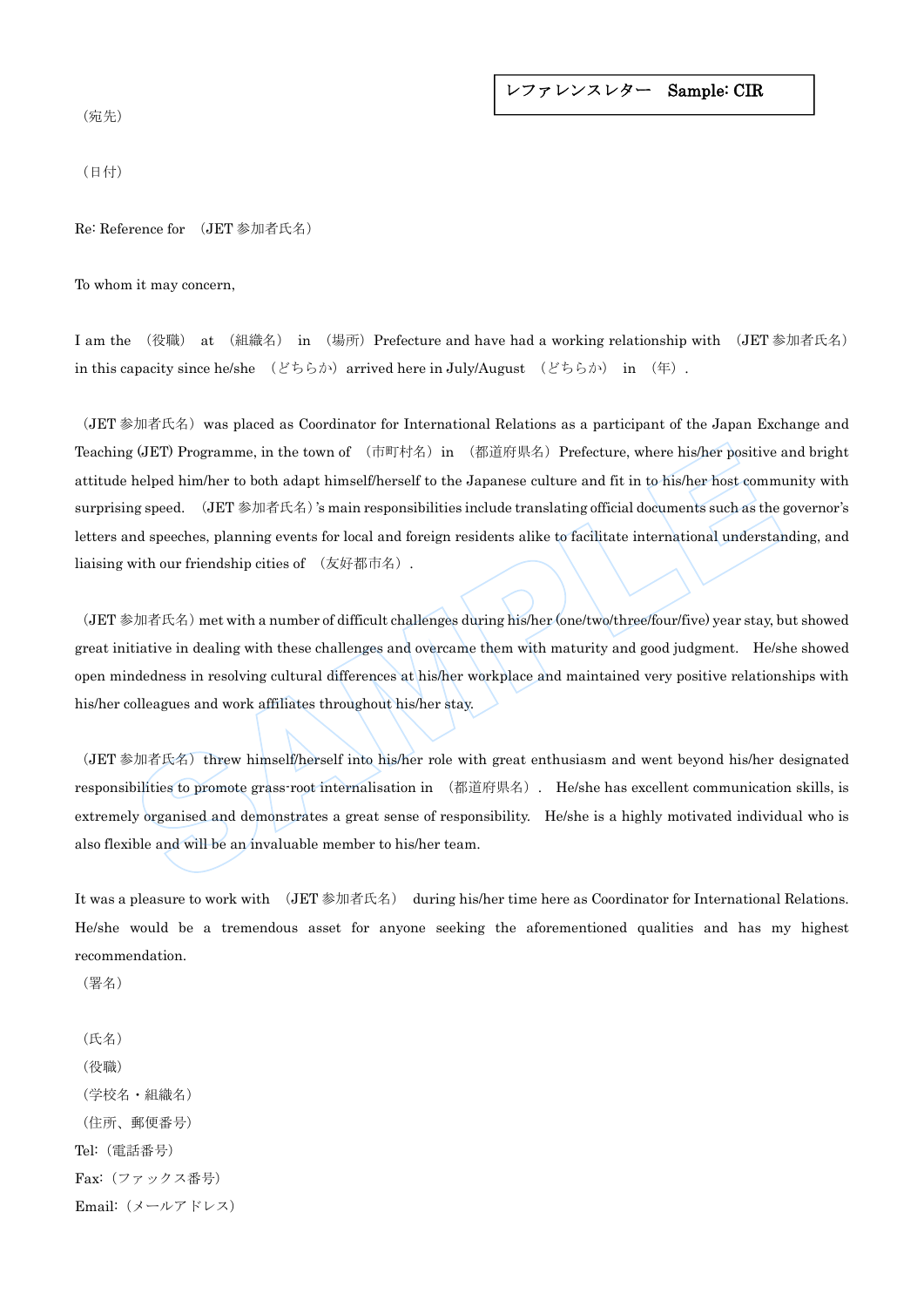## 推薦状様式 補足情報

## 段落1:JET 参加者の職務内容、経歴

- Dedicated to improving students' (foreign) language proficiency 生徒の外国語能力の向上に尽力した
- Contributed to (the promotion of) international understanding 国際理解に貢献した
- Facilitated positive relations between  $\bigcirc \bigcirc$  (都道府県名) Prefecture and friendship/sister cities 友好/姉妹都市の交流促進に努めた
- Planned and executed ○○ (回数) training seminars for ○○ (対象人数) Assistant Language Teachers and Japanese Teachers of English 語学指導助手及び日本人英語教師向けの○○(研修名)研修会を企画・運営した
- Translated official documents, including letters and speeches for the governor, tourism pamphlets, and publications for foreign residents 知事挨拶及びオフィシャルレターをはじめ、公文書や観光資料、外国人住民向けの出版物を翻訳した ● Planned and executed ○○ (回教)training seminars for ○○ (対象人教)Assistant Languag<br>
Teachers and Japanese Teachers of English<br>
語学指導助手及び日本人英語教師向けの○○ (研修名)研修会を企画・運営した<br>
Translated official documents, including letters and spee

段落2:JET 参加者の人柄等

- Shows/uses his/her initiative 自発性がある
- Careful attention to detail 細かいところに目を配る
- Follows tasks through to completion 業務を最後までやりぬく
- Sense of responsibility 責任感がある
- Keeps calm under pressure and accepts challenges プレッシャーに冷静に対応し、チャレンジする姿勢がある
- Works independently and effectively 自主性をもって、効率よく仕事に取り組む
- Self-motivated individual 自発性とやる気がある
- Outstanding leadership abilities 優れたリーダーシップがある
- Great communication skills and team player 優れたコミュニケーション能力があり、チームの一員として作業・協力することができる